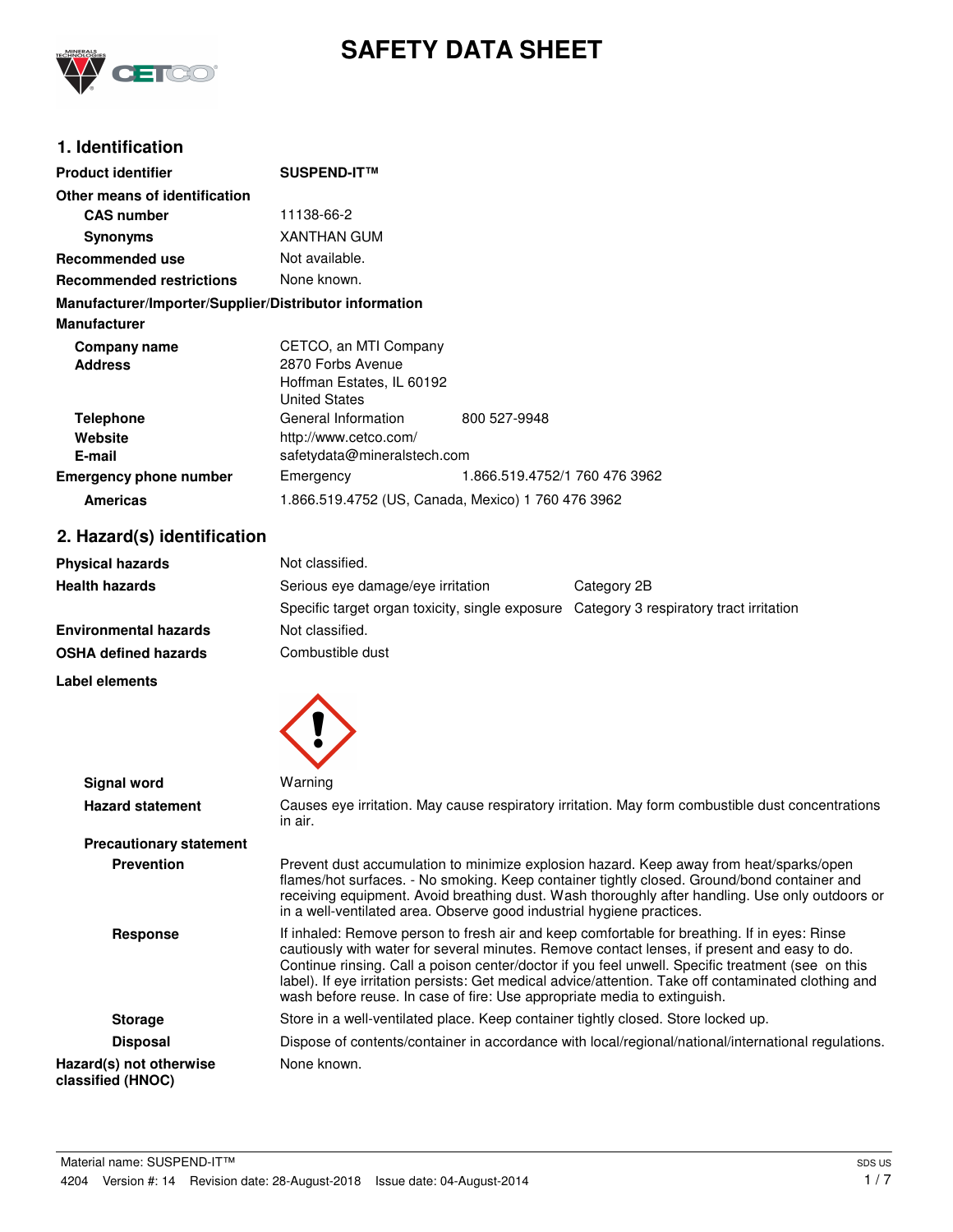**Supplemental information** % of the substance consists of component(s) of unknown acute oral toxicity. % of the substance consists of component(s) of unknown acute dermal toxicity. % of the substance consists of component(s) of unknown acute inhalation toxicity. % of the substance consists of component(s) of unknown acute hazards to the aquatic environment. % of the substance consists of component(s) of unknown long-term hazards to the aquatic environment.

#### **3. Composition/information on ingredients**

**Substances**

| <b>Chemical name</b>                                                         | Common name and synonyms                                                                                                                                                                                                                                                 | <b>CAS number</b> | $\%$ |
|------------------------------------------------------------------------------|--------------------------------------------------------------------------------------------------------------------------------------------------------------------------------------------------------------------------------------------------------------------------|-------------------|------|
| <b>XANTHAN GUM</b>                                                           | <b>XANTHAN GUM</b>                                                                                                                                                                                                                                                       | 11138-66-2        | 100  |
|                                                                              | *Designates that a specific chemical identity and/or percentage of composition has been withheld as a trade secret.                                                                                                                                                      |                   |      |
| <b>Composition comments</b>                                                  | Occupational Exposure Limits for constituents are listed in Section 8.                                                                                                                                                                                                   |                   |      |
| 4. First-aid measures                                                        |                                                                                                                                                                                                                                                                          |                   |      |
| <b>Inhalation</b>                                                            | Remove victim to fresh air and keep at rest in a position comfortable for breathing. Call a poison<br>center or doctor/physician if you feel unwell.                                                                                                                     |                   |      |
| <b>Skin contact</b>                                                          | Wash off with soap and water. Get medical attention if irritation develops and persists.                                                                                                                                                                                 |                   |      |
| Eye contact                                                                  | Do not rub eyes. Immediately flush eyes with plenty of water for at least 15 minutes. Remove<br>contact lenses, if present and easy to do. Continue rinsing. Get medical attention if irritation<br>develops and persists.                                               |                   |      |
| Ingestion                                                                    | Rinse mouth. Get medical attention if symptoms occur. No special measures required                                                                                                                                                                                       |                   |      |
| Most important<br>symptoms/effects, acute and<br>delayed                     | Irritation of eyes. Exposed individuals may experience eye tearing, redness, and discomfort. Dusts<br>may irritate the respiratory tract, skin and eyes.                                                                                                                 |                   |      |
| Indication of immediate<br>medical attention and special<br>treatment needed | Provide general supportive measures and treat symptomatically. Keep victim under observation.<br>Symptoms may be delayed.                                                                                                                                                |                   |      |
| <b>General information</b>                                                   | If you feel unwell, seek medical advice (show the label where possible). Ensure that medical<br>personnel are aware of the material(s) involved, and take precautions to protect themselves.                                                                             |                   |      |
| 5. Fire-fighting measures                                                    |                                                                                                                                                                                                                                                                          |                   |      |
| Suitable extinguishing media                                                 | Water fog. Foam. Dry chemical powder. Dry chemical, CO2, water spray or regular foam. Apply<br>extinguishing media carefully to avoid creating airborne dust. Avoid high pressure media which<br>could cause the formation of a potentially explosible dust-air mixture. |                   |      |
| Unsuitable extinguishing<br>media                                            | Do not use water jet as an extinguisher, as this will spread the fire.                                                                                                                                                                                                   |                   |      |
| Specific hazards arising from<br>the chemical                                | Explosion hazard: Avoid generating dust; fine dust dispersed in air in sufficient concentrations and<br>in the presence of an ignition source is a potential dust explosion hazard. During fire, gases<br>hazardous to health may be formed.                             |                   |      |
| Special protective equipment<br>and precautions for firefighters             | Self-contained breathing apparatus and full protective clothing must be worn in case of fire. As in<br>any fire, wear self-contained breathing apparatus pressure-demand, MSHA/NIOSH (approved or<br>equivalent) and full protective gear.                               |                   |      |
| <b>Fire fighting</b><br>equipment/instructions                               | In case of fire and/or explosion do not breathe fumes. Move containers from fire area if you can do<br>it without risk. Move containers from fire area if you can do so without risk. Material can be slippery<br>when wet                                               |                   |      |
| <b>Specific methods</b>                                                      | Use standard firefighting procedures and consider the hazards of other involved materials.                                                                                                                                                                               |                   |      |
| <b>General fire hazards</b>                                                  | May form combustible dust concentrations in air. This product is combustible at high temperatures.                                                                                                                                                                       |                   |      |
| 6. Accidental release measures                                               |                                                                                                                                                                                                                                                                          |                   |      |

Keep unnecessary personnel away. Keep people away from and upwind of spill/leak. Use only non-sparking tools. Dust deposits should not be allowed to accumulate on surfaces, as these may form an explosive mixture if they are released into the atmosphere in sufficient concentration. Wear appropriate protective equipment and clothing during clean-up. Avoid inhalation of dust. Use a NIOSH/MSHA approved respirator if there is a risk of exposure to dust/fume at levels exceeding the exposure limits. Do not touch damaged containers or spilled material unless wearing appropriate protective clothing. Ensure adequate ventilation. Local authorities should be advised if significant spillages cannot be contained. For personal protection, see section 8 of the SDS. Material can be slippery when wet. **Personal precautions, protective equipment and emergency procedures**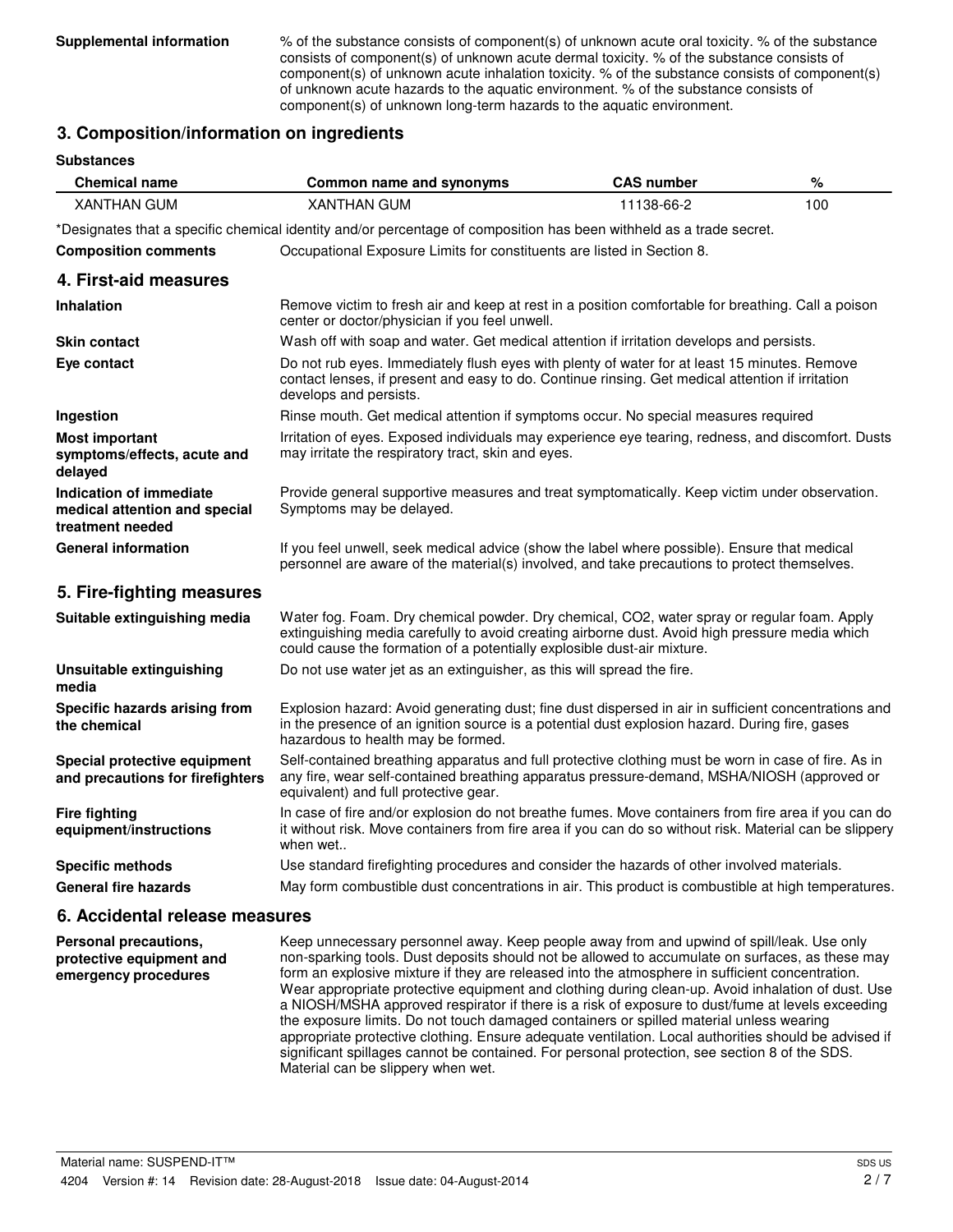| Methods and materials for<br>containment and cleaning up        | Stop leak if you can do so without risk. Take precautionary measures against static discharge. Use<br>only non-sparking tools. Avoid dispersal of dust in the air (i.e., clearing dust surfaces with<br>compressed air). Collect dust using a vacuum cleaner equipped with HEPA filter. Sweep up or<br>gather material and place in appropriate container for disposal.                                                                                                                                                                                                                                                                                                                                                                                                                                                                                                                                                                                                                                                                                                                  |
|-----------------------------------------------------------------|------------------------------------------------------------------------------------------------------------------------------------------------------------------------------------------------------------------------------------------------------------------------------------------------------------------------------------------------------------------------------------------------------------------------------------------------------------------------------------------------------------------------------------------------------------------------------------------------------------------------------------------------------------------------------------------------------------------------------------------------------------------------------------------------------------------------------------------------------------------------------------------------------------------------------------------------------------------------------------------------------------------------------------------------------------------------------------------|
|                                                                 | Large Spills: Wet down with water and dike for later disposal. Absorb in vermiculite, dry sand or<br>earth and place into containers. Shovel the material into waste container. Following product<br>recovery, flush area with water.                                                                                                                                                                                                                                                                                                                                                                                                                                                                                                                                                                                                                                                                                                                                                                                                                                                    |
|                                                                 | Small Spills: Sweep up or vacuum up spillage and collect in suitable container for disposal. Wipe<br>up with absorbent material (e.g. cloth, fleece). Clean surface thoroughly to remove residual<br>contamination.                                                                                                                                                                                                                                                                                                                                                                                                                                                                                                                                                                                                                                                                                                                                                                                                                                                                      |
| <b>Environmental precautions</b>                                | Never return spills to original containers for re-use. For waste disposal, see section 13 of the SDS.<br>Prevent further leakage or spillage if safe to do so. Avoid discharge into drains, water courses or<br>onto the ground. Do not flush into surface water or sanitary sewer system.                                                                                                                                                                                                                                                                                                                                                                                                                                                                                                                                                                                                                                                                                                                                                                                               |
| 7. Handling and storage                                         |                                                                                                                                                                                                                                                                                                                                                                                                                                                                                                                                                                                                                                                                                                                                                                                                                                                                                                                                                                                                                                                                                          |
| Precautions for safe handling                                   | Minimize dust generation and accumulation. Avoid significant deposits of material, especially on<br>horizontal surfaces, which may become airborne and form combustible dust clouds and may<br>contribute to secondary explosions. Routine house keeping should be instituted to ensure that<br>dusts do not accumulate on surfaces. Dry powders can build static electricity charges when<br>subjected to the friction of transfer and mixing operations. Provide adequate precautions, such as<br>electrical grounding and bonding, or inert atmospheres. Keep away from heat/sparks/open<br>flames/hot surfaces. - No smoking. Take measures to prevent the build up of electrostatic charge.<br>Explosion-proof general and local exhaust ventilation. Avoid breathing dust. Avoid contact with<br>eyes. Wear appropriate personal protective equipment. Observe good industrial hygiene practices.<br>Material can be slippery when wet. Refer to NFPA Pamphlet No. 654, "Prevention of Fire and Dust<br>Explosions in the Chemical, Dye, Pharmaceutical, and Plastics Industries." |
| Conditions for safe storage,<br>including any incompatibilities | Store locked up. Keep containers tightly closed in a dry, cool and well-ventilated place. Guard<br>against dust accumulation of this material. Keep out of the reach of children. Store away from<br>incompatible materials (see Section 10 of the SDS).                                                                                                                                                                                                                                                                                                                                                                                                                                                                                                                                                                                                                                                                                                                                                                                                                                 |

## **8. Exposure controls/personal protection**

#### **Occupational exposure limits**

| US. OSHA Table Z-3 (29 CFR 1910.1000)    |                                                                                                                                                                                                                                                                                                                                                                                                                                                                                                                                                                                                                                                         |                   |                      |
|------------------------------------------|---------------------------------------------------------------------------------------------------------------------------------------------------------------------------------------------------------------------------------------------------------------------------------------------------------------------------------------------------------------------------------------------------------------------------------------------------------------------------------------------------------------------------------------------------------------------------------------------------------------------------------------------------------|-------------------|----------------------|
| <b>Constituents</b>                      | <b>Type</b>                                                                                                                                                                                                                                                                                                                                                                                                                                                                                                                                                                                                                                             | Value             | <b>Form</b>          |
| <b>INERT OR NUISANCE</b><br><b>DUSTS</b> | <b>TWA</b>                                                                                                                                                                                                                                                                                                                                                                                                                                                                                                                                                                                                                                              | $5$ mg/m $3$      | Respirable fraction. |
|                                          |                                                                                                                                                                                                                                                                                                                                                                                                                                                                                                                                                                                                                                                         | $15 \text{ mg/m}$ | Total dust.          |
|                                          |                                                                                                                                                                                                                                                                                                                                                                                                                                                                                                                                                                                                                                                         | 50 mppcf          | Total dust.          |
|                                          |                                                                                                                                                                                                                                                                                                                                                                                                                                                                                                                                                                                                                                                         | 15 mppcf          | Respirable fraction. |
| <b>Biological limit values</b>           | No biological exposure limits noted for the ingredient(s).                                                                                                                                                                                                                                                                                                                                                                                                                                                                                                                                                                                              |                   |                      |
| Appropriate engineering<br>controls      | Explosion-proof general and local exhaust ventilation. If engineering measures are not sufficient to<br>maintain concentrations of dust particulates below the OEL, suitable respiratory protection must be<br>worn. Good general ventilation (typically 10 air changes per hour) should be used. Ventilation rates<br>should be matched to conditions. If applicable, use process enclosures, local exhaust ventilation,<br>or other engineering controls to maintain airborne levels below recommended exposure limits. If<br>exposure limits have not been established, maintain airborne levels to an acceptable level. Provide<br>eyewash station. |                   |                      |
|                                          | Individual protection measures, such as personal protective equipment                                                                                                                                                                                                                                                                                                                                                                                                                                                                                                                                                                                   |                   |                      |
| Eye/face protection                      | Chemical respirator with organic vapor cartridge, full facepiece, dust and mist filter. Applicable for<br>industrial settings only.                                                                                                                                                                                                                                                                                                                                                                                                                                                                                                                     |                   |                      |
| <b>Skin protection</b>                   |                                                                                                                                                                                                                                                                                                                                                                                                                                                                                                                                                                                                                                                         |                   |                      |
| <b>Hand protection</b>                   | Wear appropriate chemical resistant gloves. Applicable for industrial settings only.                                                                                                                                                                                                                                                                                                                                                                                                                                                                                                                                                                    |                   |                      |
| Other                                    | Wear suitable protective clothing. Applicable for industrial settings only.                                                                                                                                                                                                                                                                                                                                                                                                                                                                                                                                                                             |                   |                      |
| <b>Respiratory protection</b>            | Use a NIOSH/MSHA approved respirator if there is a risk of exposure to dust/fume at levels<br>exceeding the exposure limits. Chemical respirator with organic vapor cartridge, full facepiece,<br>dust and mist filter. Applicable for industrial settings only.                                                                                                                                                                                                                                                                                                                                                                                        |                   |                      |
| <b>Thermal hazards</b>                   | Wear appropriate thermal protective clothing, when necessary.                                                                                                                                                                                                                                                                                                                                                                                                                                                                                                                                                                                           |                   |                      |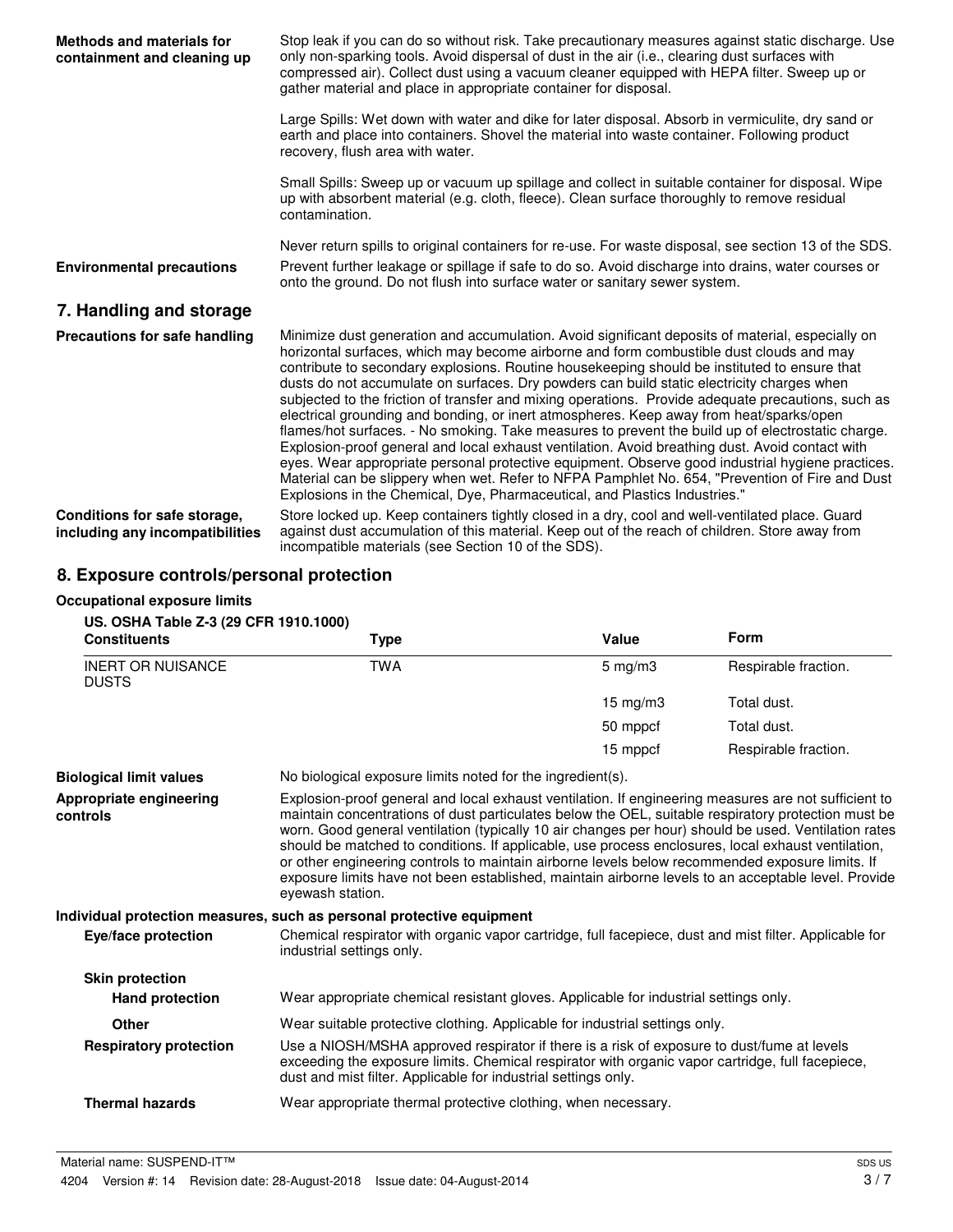When using, do not eat, drink or smoke. Always observe good personal hygiene measures, such as washing after handling the material and before eating, drinking, and/or smoking. Routinely wash work clothing and protective equipment to remove contaminants. Use good industrial hygiene practices in handling this material.

#### **9. Physical and chemical properties**

| Appearance                                        | Powder.                                                                                                                                                                                                                                                       |
|---------------------------------------------------|---------------------------------------------------------------------------------------------------------------------------------------------------------------------------------------------------------------------------------------------------------------|
| <b>Physical state</b>                             | Solid.                                                                                                                                                                                                                                                        |
| Form                                              | Powder.                                                                                                                                                                                                                                                       |
| Color                                             | Off-white.                                                                                                                                                                                                                                                    |
| Odor                                              | Flour-like                                                                                                                                                                                                                                                    |
| <b>Odor threshold</b>                             | Not available.                                                                                                                                                                                                                                                |
| рH                                                | Not available.                                                                                                                                                                                                                                                |
| Melting point/freezing point                      | Not available.                                                                                                                                                                                                                                                |
| Initial boiling point and boiling<br>range        | Not available.                                                                                                                                                                                                                                                |
| <b>Flash point</b>                                | > 199.4 °F (> 93.0 °C)                                                                                                                                                                                                                                        |
| <b>Evaporation rate</b>                           | Not available.                                                                                                                                                                                                                                                |
| Flammability (solid, gas)                         | Not available.                                                                                                                                                                                                                                                |
| Upper/lower flammability or explosive limits      |                                                                                                                                                                                                                                                               |
| <b>Flammability limit - lower</b><br>(%)          | Not available.                                                                                                                                                                                                                                                |
| <b>Flammability limit - upper</b><br>(%)          | Not available.                                                                                                                                                                                                                                                |
| Explosive limit - lower (%)                       | Not available.                                                                                                                                                                                                                                                |
| Explosive limit - upper (%)                       | Not available.                                                                                                                                                                                                                                                |
| Vapor pressure                                    | Not available.                                                                                                                                                                                                                                                |
| <b>Vapor density</b>                              | Not available.                                                                                                                                                                                                                                                |
| <b>Relative density</b>                           | Not available.                                                                                                                                                                                                                                                |
| Solubility(ies)                                   |                                                                                                                                                                                                                                                               |
| Solubility (water)                                | Not available.                                                                                                                                                                                                                                                |
| <b>Partition coefficient</b><br>(n-octanol/water) | Not available.                                                                                                                                                                                                                                                |
| <b>Auto-ignition temperature</b>                  | Not available.                                                                                                                                                                                                                                                |
| <b>Decomposition temperature</b>                  | Not available.                                                                                                                                                                                                                                                |
| <b>Viscosity</b>                                  | Not available.                                                                                                                                                                                                                                                |
| <b>Other information</b>                          |                                                                                                                                                                                                                                                               |
| <b>Explosive properties</b>                       | Not explosive.                                                                                                                                                                                                                                                |
| <b>Flammability class</b>                         | Combustible IIIA estimated                                                                                                                                                                                                                                    |
| <b>Flash point class</b>                          | Combustible IIIA                                                                                                                                                                                                                                              |
| <b>Oxidizing properties</b>                       | Not oxidizing.                                                                                                                                                                                                                                                |
| <b>VOC</b>                                        | CARB                                                                                                                                                                                                                                                          |
| 10. Stability and reactivity                      |                                                                                                                                                                                                                                                               |
| Reactivity                                        | The product is stable and non-reactive under normal conditions of use, storage and transport.                                                                                                                                                                 |
| <b>Chemical stability</b>                         | Stable at normal conditions.                                                                                                                                                                                                                                  |
| <b>Possibility of hazardous</b><br>reactions      | Will not occur.                                                                                                                                                                                                                                               |
| <b>Conditions to avoid</b>                        | Keep away from heat, hot surfaces, sparks, open flames and other ignition sources. Avoid<br>temperatures exceeding the flash point. Contact with incompatible materials. Minimize dust<br>generation and accumulation. Dust cloud ignition temperature 590°C. |
| Incompatible materials                            | Strong oxidizing agents.                                                                                                                                                                                                                                      |
| <b>Hazardous decomposition</b><br>products        | Upon decomposition, this product emits carbon monoxide, carbon dioxide and/or low molecula<br>weight hydrocarbons.                                                                                                                                            |

Material name: SUSPEND-IT™

and/or low molecular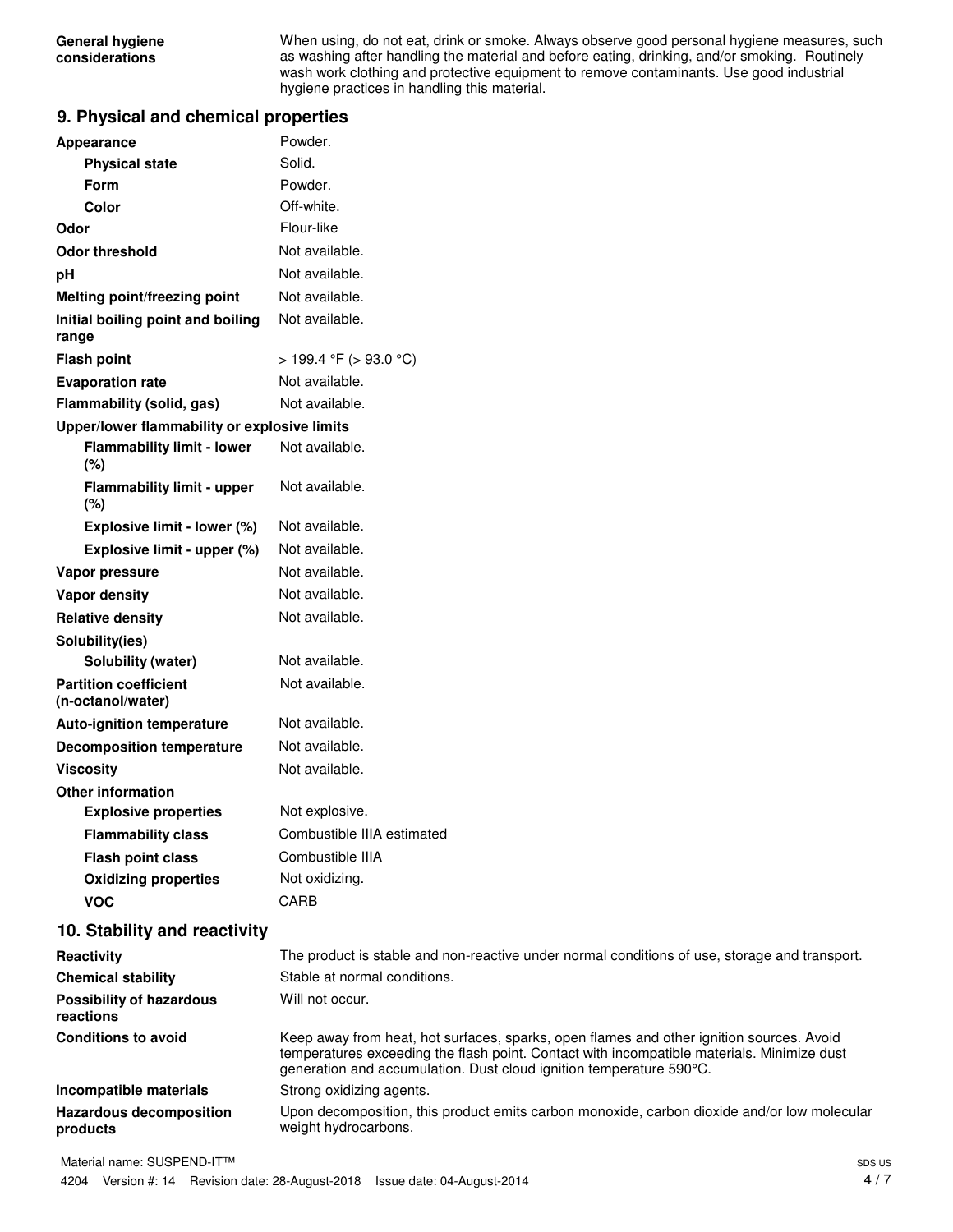# **11. Toxicological information**

#### **Information on likely routes of exposure**

| <b>Inhalation</b>                                                                  |                        | Dust may irritate respiratory system.                                                                                                                                                       |                                                                                                    |
|------------------------------------------------------------------------------------|------------------------|---------------------------------------------------------------------------------------------------------------------------------------------------------------------------------------------|----------------------------------------------------------------------------------------------------|
| <b>Skin contact</b>                                                                |                        | Dust or powder may irritate the skin.                                                                                                                                                       |                                                                                                    |
| Eye contact                                                                        | Causes eye irritation. |                                                                                                                                                                                             |                                                                                                    |
| Ingestion                                                                          |                        | Expected to be a low ingestion hazard.                                                                                                                                                      |                                                                                                    |
| Symptoms related to the<br>physical, chemical and<br>toxicological characteristics |                        | may irritate the respiratory tract, skin and eyes.                                                                                                                                          | Irritation of eyes. Exposed individuals may experience eye tearing, redness, and discomfort. Dusts |
| Information on toxicological effects                                               |                        |                                                                                                                                                                                             |                                                                                                    |
| <b>Acute toxicity</b>                                                              | Not known.             |                                                                                                                                                                                             |                                                                                                    |
| Skin corrosion/irritation                                                          |                        | Prolonged skin contact may cause temporary irritation.                                                                                                                                      |                                                                                                    |
| Serious eye damage/eye<br>irritation                                               | Causes eye irritation. |                                                                                                                                                                                             |                                                                                                    |
| Respiratory or skin sensitization                                                  |                        |                                                                                                                                                                                             |                                                                                                    |
| <b>Respiratory sensitization</b>                                                   |                        | Not a respiratory sensitizer.                                                                                                                                                               |                                                                                                    |
| <b>Skin sensitization</b>                                                          |                        | This product is not expected to cause skin sensitization.                                                                                                                                   |                                                                                                    |
| Germ cell mutagenicity                                                             |                        | No data available for this product.                                                                                                                                                         |                                                                                                    |
| Carcinogenicity                                                                    |                        | Not listed by ACGIH, IARC, NIOSH, NTP OR OSHA.                                                                                                                                              |                                                                                                    |
| IARC Monographs. Overall Evaluation of Carcinogenicity                             |                        |                                                                                                                                                                                             |                                                                                                    |
| Not listed.                                                                        |                        | OSHA Specifically Regulated Substances (29 CFR 1910.1001-1052)                                                                                                                              |                                                                                                    |
| Not regulated.<br>US. National Toxicology Program (NTP) Report on Carcinogens      |                        |                                                                                                                                                                                             |                                                                                                    |
| Not listed.                                                                        |                        |                                                                                                                                                                                             |                                                                                                    |
| <b>Reproductive toxicity</b>                                                       |                        | This product is not expected to cause reproductive or developmental effects.                                                                                                                |                                                                                                    |
| Specific target organ toxicity -<br>single exposure                                |                        | May cause respiratory irritation.                                                                                                                                                           |                                                                                                    |
| Specific target organ toxicity -<br>repeated exposure                              | Not classified.        |                                                                                                                                                                                             |                                                                                                    |
| <b>Aspiration hazard</b>                                                           |                        | Not an aspiration hazard.                                                                                                                                                                   |                                                                                                    |
| <b>Further information</b>                                                         |                        | This product has no known adverse effect on human health.                                                                                                                                   |                                                                                                    |
| 12. Ecological information                                                         |                        |                                                                                                                                                                                             |                                                                                                    |
| <b>Ecotoxicity</b>                                                                 |                        | No data is available on the product itself. This product is not expected to produce significant<br>ecotoxicity upon exposure to aquatic organisms and aquatic systems.                      |                                                                                                    |
| <b>Product</b>                                                                     |                        | <b>Species</b>                                                                                                                                                                              | <b>Test Results</b>                                                                                |
| XANTHAN GUM (CAS 11138-66-2)                                                       |                        |                                                                                                                                                                                             |                                                                                                    |
| <b>Aquatic</b>                                                                     |                        |                                                                                                                                                                                             |                                                                                                    |
| Fish                                                                               | <b>LC50</b>            | Rainbow trout, donaldson trout<br>(Oncorhynchus mykiss)                                                                                                                                     | 320 - 560 mg/l, 96 hours                                                                           |
| Persistence and degradability                                                      |                        | No data is available on the degradability of this product.                                                                                                                                  |                                                                                                    |
| <b>Bioaccumulative potential</b>                                                   | No data available.     |                                                                                                                                                                                             |                                                                                                    |
| <b>Mobility in soil</b>                                                            | No data available.     |                                                                                                                                                                                             |                                                                                                    |
| <b>Other adverse effects</b>                                                       |                        | No other adverse environmental effects (e.g. ozone depletion, photochemical ozone creation<br>potential, endocrine disruption, global warming potential) are expected from this component.  |                                                                                                    |
| 13. Disposal considerations                                                        |                        |                                                                                                                                                                                             |                                                                                                    |
| <b>Disposal instructions</b>                                                       |                        | Collect and reclaim or dispose in sealed containers at licensed waste disposal site. Dispose of<br>contents/container in accordance with local/regional/national/international regulations. |                                                                                                    |
| <b>Local disposal regulations</b>                                                  |                        | Dispose in accordance with all applicable regulations.                                                                                                                                      |                                                                                                    |
| Hazardous waste code                                                               | disposal company.      | The waste code should be assigned in discussion between the user, the producer and the waste                                                                                                |                                                                                                    |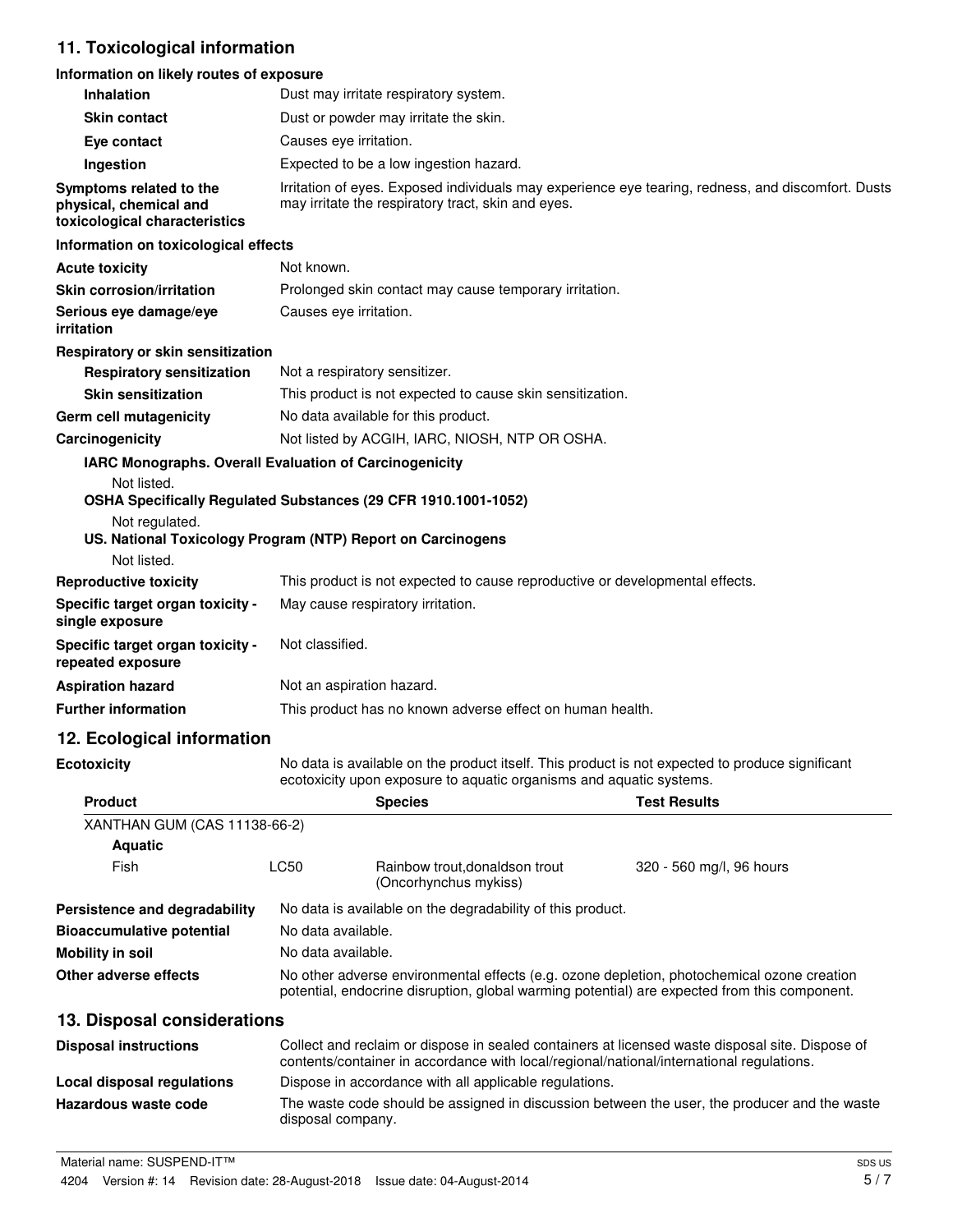| Waste from residues / unused<br>products                                                                            | Dispose of in accordance with local regulations. Empty containers or liners may retain some<br>product residues. This material and its container must be disposed of in a safe manner (see:<br>Disposal instructions). |                        |
|---------------------------------------------------------------------------------------------------------------------|------------------------------------------------------------------------------------------------------------------------------------------------------------------------------------------------------------------------|------------------------|
| <b>Contaminated packaging</b>                                                                                       | Since emptied containers may retain product residue, follow label warnings even after container is<br>emptied. Empty containers should be taken to an approved waste handling site for recycling or<br>disposal.       |                        |
| 14. Transport information                                                                                           |                                                                                                                                                                                                                        |                        |
| <b>DOT</b>                                                                                                          |                                                                                                                                                                                                                        |                        |
| Not regulated as dangerous goods.                                                                                   |                                                                                                                                                                                                                        |                        |
| IATA                                                                                                                |                                                                                                                                                                                                                        |                        |
| Not regulated as dangerous goods.                                                                                   |                                                                                                                                                                                                                        |                        |
| <b>IMDG</b>                                                                                                         |                                                                                                                                                                                                                        |                        |
| Not regulated as dangerous goods.<br>Transport in bulk according to<br>Annex II of MARPOL 73/78 and<br>the IBC Code | Not applicable.                                                                                                                                                                                                        |                        |
| 15. Regulatory information                                                                                          |                                                                                                                                                                                                                        |                        |
| <b>US federal regulations</b>                                                                                       | This product is a "Hazardous Chemical" as defined by the OSHA Hazard Communication<br>Standard, 29 CFR 1910.1200.                                                                                                      |                        |
| Not regulated.<br><b>CERCLA Hazardous Substance List (40 CFR 302.4)</b>                                             | TSCA Section 12(b) Export Notification (40 CFR 707, Subpt. D)                                                                                                                                                          |                        |
| Not listed.<br><b>SARA 304 Emergency release notification</b>                                                       |                                                                                                                                                                                                                        |                        |
| Not regulated.<br>Not regulated.                                                                                    | OSHA Specifically Regulated Substances (29 CFR 1910.1001-1052)                                                                                                                                                         |                        |
| Superfund Amendments and Reauthorization Act of 1986 (SARA)                                                         |                                                                                                                                                                                                                        |                        |
| <b>SARA 302 Extremely hazardous substance</b>                                                                       |                                                                                                                                                                                                                        |                        |
| Not listed.                                                                                                         |                                                                                                                                                                                                                        |                        |
| SARA 311/312 Hazardous<br>chemical                                                                                  | No (Exempt)                                                                                                                                                                                                            |                        |
| SARA 313 (TRI reporting)<br>Not regulated.                                                                          |                                                                                                                                                                                                                        |                        |
| Other federal regulations                                                                                           |                                                                                                                                                                                                                        |                        |
|                                                                                                                     | Clean Air Act (CAA) Section 112 Hazardous Air Pollutants (HAPs) List                                                                                                                                                   |                        |
| Not regulated.                                                                                                      | Clean Air Act (CAA) Section 112(r) Accidental Release Prevention (40 CFR 68.130)                                                                                                                                       |                        |
| Not regulated.                                                                                                      |                                                                                                                                                                                                                        |                        |
| <b>Safe Drinking Water Act</b><br>(SDWA)                                                                            | Not regulated.                                                                                                                                                                                                         |                        |
| <b>US state regulations</b>                                                                                         |                                                                                                                                                                                                                        |                        |
| <b>California Proposition 65</b>                                                                                    |                                                                                                                                                                                                                        |                        |
| more information go to www.P65Warnings.ca.gov.                                                                      | California Safe Drinking Water and Toxic Enforcement Act of 2016 (Proposition 65): This material<br>is not known to contain any chemicals currently listed as carcinogens or reproductive toxins. For                  |                        |
| <b>International Inventories</b>                                                                                    |                                                                                                                                                                                                                        |                        |
| Country(s) or region                                                                                                | <b>Inventory name</b>                                                                                                                                                                                                  | On inventory (yes/no)* |
| Australia                                                                                                           | Australian Inventory of Chemical Substances (AICS)                                                                                                                                                                     | Yes.                   |
| Canada                                                                                                              | Domestic Substances List (DSL)                                                                                                                                                                                         | Yes                    |
| Canada                                                                                                              | Non-Domestic Substances List (NDSL)                                                                                                                                                                                    | No                     |
| China                                                                                                               | Inventory of Existing Chemical Substances in China (IECSC)                                                                                                                                                             | Yes                    |
| Europe                                                                                                              | European Inventory of Existing Commercial Chemical<br>Substances (EINECS)                                                                                                                                              | Yes                    |